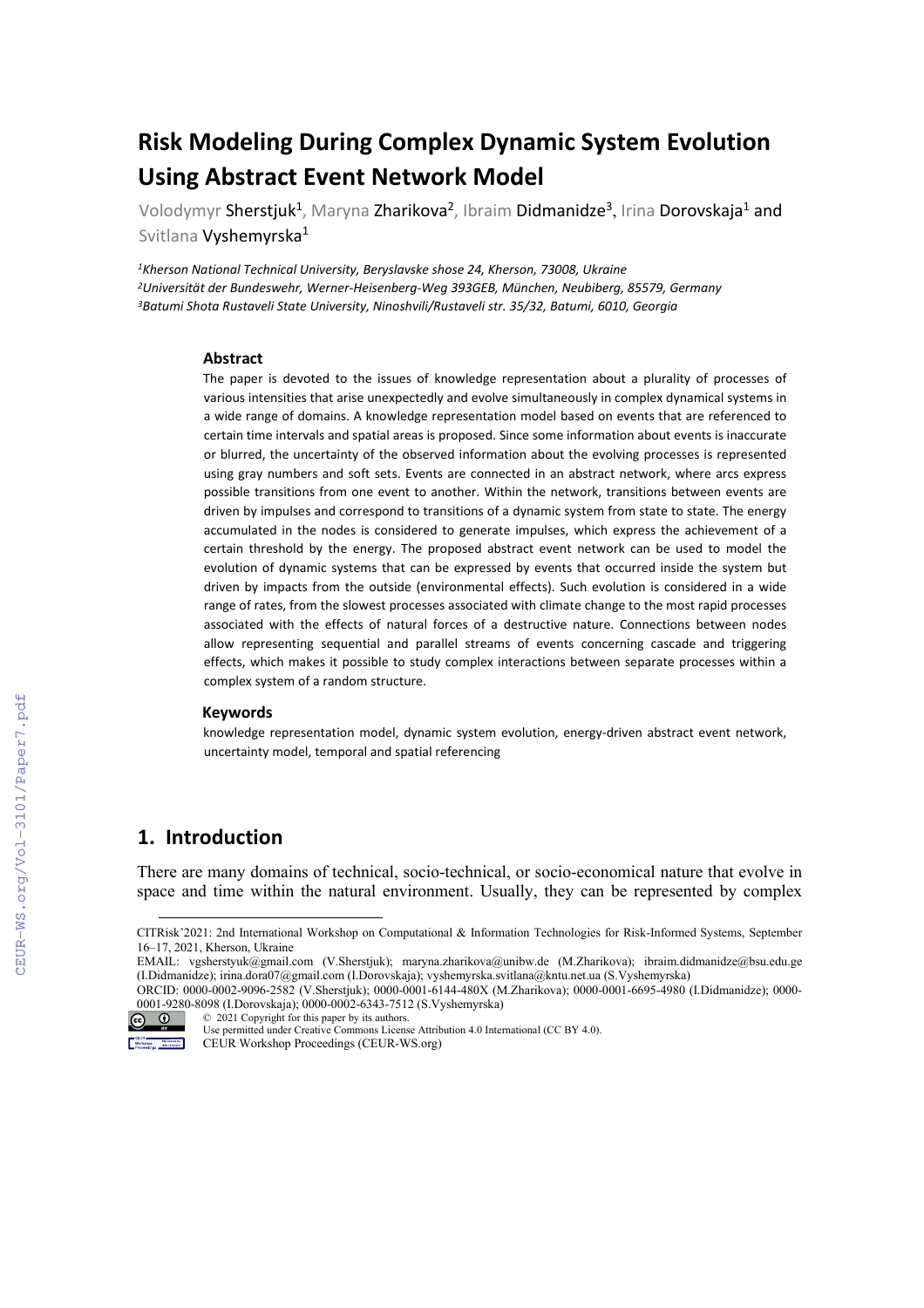dynamic systems containing multitudes of interacting dynamic objects. Due to such interactions, a plurality of processes of various intensity arises unexpectedly and evolve simultaneously within dynamic systems [1]. Typically, these processes are transient, non-linear, and nonstationary. The dynamic objects have specific states at specific times, which are represented by certain points within the state space of the dynamic system, so their behavior is usually represented by their trajectories within this space. Clearly, if their trajectories touch or intersect each other (and even in the case of some proximity of the trajectories within the state space), most often these objects are exposed to a variety of dangers, threats, and risks.

Some processes such as climatic changes proceed very slowly, others, on the contrary, very quickly, so they can be dangerous and cause deaths, injuries, and huge damage [2]. Since the processes, which evolve and interact within complex dynamic systems, are principally stochastic, the dynamic system has a random structure and is difficult to control. The evolution of the dynamic systems is mainly driven by the impacts of humans and nature [3]. The manifestation of such evolution can be ex-pressed by events that occurred inside the dynamic system but associated with im-pacts from the outside (environmental effects). Due to the wide dispersion of a plural-ity of the evolving processes over space and time, events should be properly referenced within space and time.

At the same time, people must be concerned about the prevention or elimination of dangerous events to minimize losses, so there is a need to ensure the safety of the dynamic system [4]. To make the dynamic system safe, people need first to observe the system itself and the environment. Although there are a lot of technical means of observation (i. e. sensor networks, unmanned vehicles, etc.), all of them are based on sensors, which usually provide ambiguous, imprecise, incomplete, inconsistent, and doubtful information. Such a wide range of uncertainties distorts observations and introduces unpredictability of the states of the dynamic objects and the dynamic system as a whole. Naturally, this requires the development of special safety-enabled methods to overcome uncertainty both in the spatial and temporal aspects [5].

Second, since a human cannot directly control the flow of processes within the complex dynamic system, he must be able to make decisions, the implementation of which allows him to change the flow of processes indirectly. Thus, people need to use decision support systems [6]. However, due to the above-mentioned reasons, decision support is a complex and non-trivial task.

The spatial aspects of the dynamic system can be typically expressed by a geo-graphic information system (GIS), which contains a spatial model and outlines an area of interest (AOI) critical for decision making. Thus, the events distributed over the AOI can be properly referred to spatially, but their references are usually limited by measurement inaccuracy.

The temporal aspects are more complicated due to their stochastic nature and simultaneous impacts. Moreover, it is very difficult to refer to events temporally be-cause of the different rates of their occurrence. Unlike spatial references, which usual-ly are vague or blur due to the sensors' imprecision, temporal references are inaccurate and can be primarily represented by time intervals.

Since decision-makers usually operate under the conditions of high responsibility and a lack of time, the decision support system must work in real-time. Thus, considering the above reasons, the most topical and important issue for today is the development of GIS-based realtime decision-support systems (DSS) aimed at danger and risk assessment for the considered class of complex dynamic systems.

Unfortunately, today there is a lack of knowledge representation models and methods that would be operable in real-time and take into account a wide range of measurement uncertainties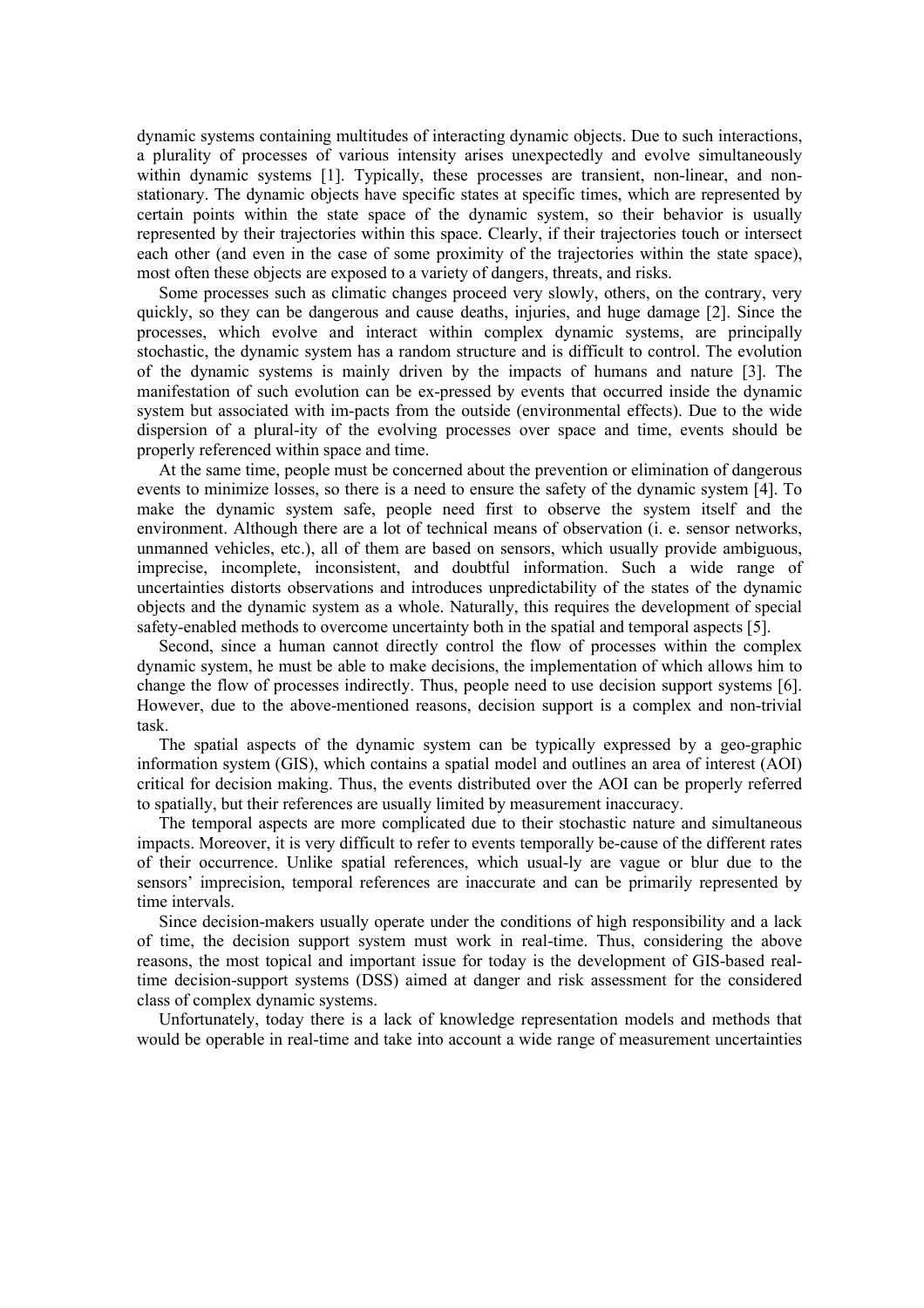in data captured by sensors during the observation of the dynamic system. Thus, the research of knowledge representation methods based on events and adequate uncertainty models that allow describing dynamic systems by spatially and temporally referred trajectories is a topic of our interest. The problem addressed in this paper relates to the representation of knowledge about dynamic system evolution using abstract event networks from the point of view of developing real-time DSS.

## **2. Recent Works**

Representation of uncertain knowledge about events that occur simultaneously and jointly has been studied in many fields of knowledge. A wide range of models of knowledge representation about events has been proposed in the field of natural language processing [7]. Mainly, such models are focused on event-to-event relations and processing of events to discover their causal relationships and detect anomalies within language structures [8].

In existing risk assessment decision support systems, the most frequently observed information is represented by event streams, which describe sequences of time-referred events [9]. Mainly, the event stream model is a subject of study in event sequence analysis, which focuses on the time gaps between events and their order in the sequence [10]. Another trend is the use of knowledge structures based on events as certain building blocks to build and update situation models [11]. Thus, a most used definition of an event has been proposed in the literature as "a segment of time at a given location that is conceived by an observer to have a beginning and an end" [12].

The above-mentioned approaches are mainly semantic based, so they use strict definitions of events, time, and space and take little into account the uncertainty of the information, based on which the events must be determined [13].

Many non-semantic methods have been proposed including Causal events, Force Dynamics, Stochastic Context-Free Grammars [14] that represent complex event structures based on hierarchical definitions, which are hard for decision-maker interpretation and do not meet the requirements for real-time DSSs.

In general, considering the nature of the events, we emphasize two main approaches to represent events - probabilistic and non-probabilistic. The first one includes such methods as Hidden Markov Models, dynamic Bayesian networks, Monte Carlo sampling, Variance propagation, etc. [15]. The second one includes methods mainly based on fuzzy sets and possibility theory [16]. Obviously, a lack of sufficient statistical data for probabilistic approach as well as a lack of well-known possibility degrees or membership functions for nonprobabilistic approach complicates their efficient use and leads to high computational complexity. Detailed overviews of such approaches concerning a considered class of DSSs have been presented in [17].

The event tree approach enables the modeling of a sequence of events, which constitute the structures of any level of complexity adapted to various uncertainty models (probabilistic, fuzzy, rough, etc.) [18]. Despite the flexibility of this approach and its potential for evolution, the existing event tree models refer events to time only, so there is a lack of spatial localization of events. A method for representing hierarchical structures of events referred both to time and space and equipped with a complex uncertainty model has been proposed in [19]. However, the computational complexity of the proposed method is significant, which complicates its use in real-time DSSs.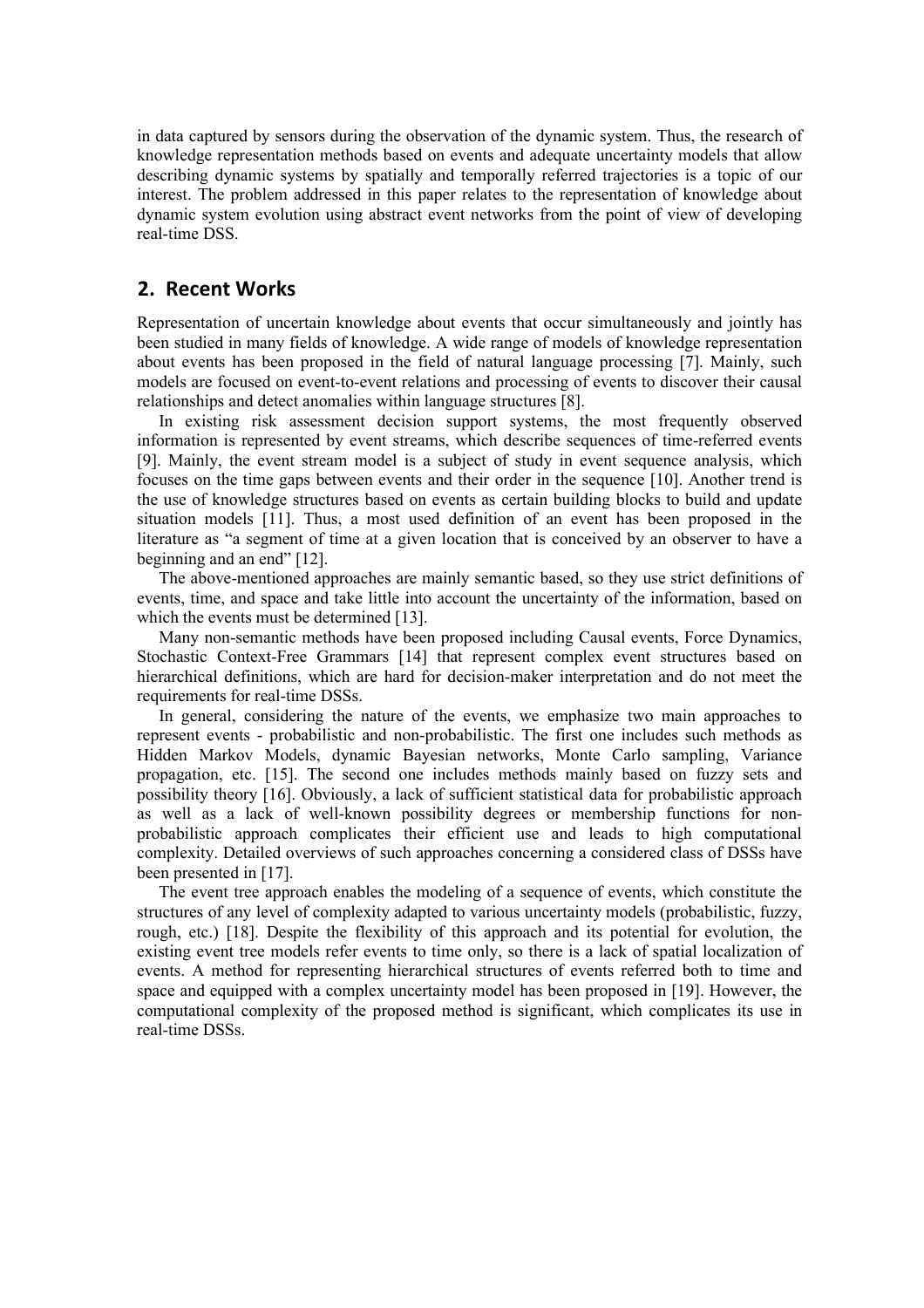Thus, we conclude that existing event-based knowledge representation models can be weakly applied to DSSs of the considered class. We need not only to refer events to a certain time and spatial locations but also use a relatively simple but effective model for the representation of uncertainty that could satisfy both the requirements for the representation of incomplete and inaccurate information obtained from the observation of a dynamic system and requirements to efficiency that makes a model suitable for real-time GIS-based DSS.

## **3. Uncertainty Models**

Last years, researchers have directed sufficient efforts towards improving the above-mentioned issues. The classical approach [20] is that a behavior of a dynamic system can be represented by high-dimensional nonlinear equations, which describe complex processes arising within the considered space and time. However, such continuous modeling of dynamic systems contradicts a lack of data of required quality and accuracy caused by uncertainty and imprecision of sensor data as well as its discontinuous measurements. Furthermore, systems of high-dimensional equations cannot be solved in a reasonable time due to a significant computational complexity [21]. The statistical approaches [22] also cannot provide justified assessments primarily be-cause of a lack of reliable statistics and weak observability of a dynamic system.

Since the use of the continuous space, time, and correspondent models of the dynamic system leads to a huge computational complexity, it is advisable to discretize time and space (e.g. AOI) [23] for better compatibility with discrete measurements provided by sensors and to speed up the calculations. At the same time, the use of a discrete model reduces the accuracy and credibility of assessments [24]. Therefore, based on the domain features, it is necessary to choose such a sampling discrete that provide both the sufficient performance of assessments and the required accuracy of its results.

The main question is how to manage uncertainties. The most commonly used approach to take into account uncertainties is probabilistic, which represents different aspects of uncertainty in terms of chances [25]. However, typically there are few repeated occurrences of events under the same conditions, especially considering their spatial and temporal references. Thus, the probabilistic approach deals only with stochastically stable data and represents uncertainty inadequately [26].

In this regard, various non-probabilistic methods of uncertainty modeling have been developed such as fuzzy, rough, vague, soft, grey sets, etc.

Obviously, real data cannot be represented as crisp and well-determined. Instead, sensors provide data that can be not clearly known, undetermined, problematic, varying, vague, can have many interpretations but not certain information, and, of course, can be no reliable [27]. Discretization of space and time will also lead to various sampling errors, delays in time, outdated data, etc. [28].

Thus, there are a lot of types of uncertainties that should be modeled and processed within event-based knowledge representation about complex dynamic systems. Let us consider the available tools for modeling uncertainty.

Zadeh introduced the concept of the fuzzy set [29] that has been used in a wide range of various fields and proposes a convenient tool to represent vague data. Its drawbacks are that fuzzy sets are computationally hard, and their membership functions are subjective and can be difficult to found [30].

The long-term study of many researchers has led to the emergence of dozens of fuzzy extensions and additions both in theoretical and practical areas [31], however, they do not allow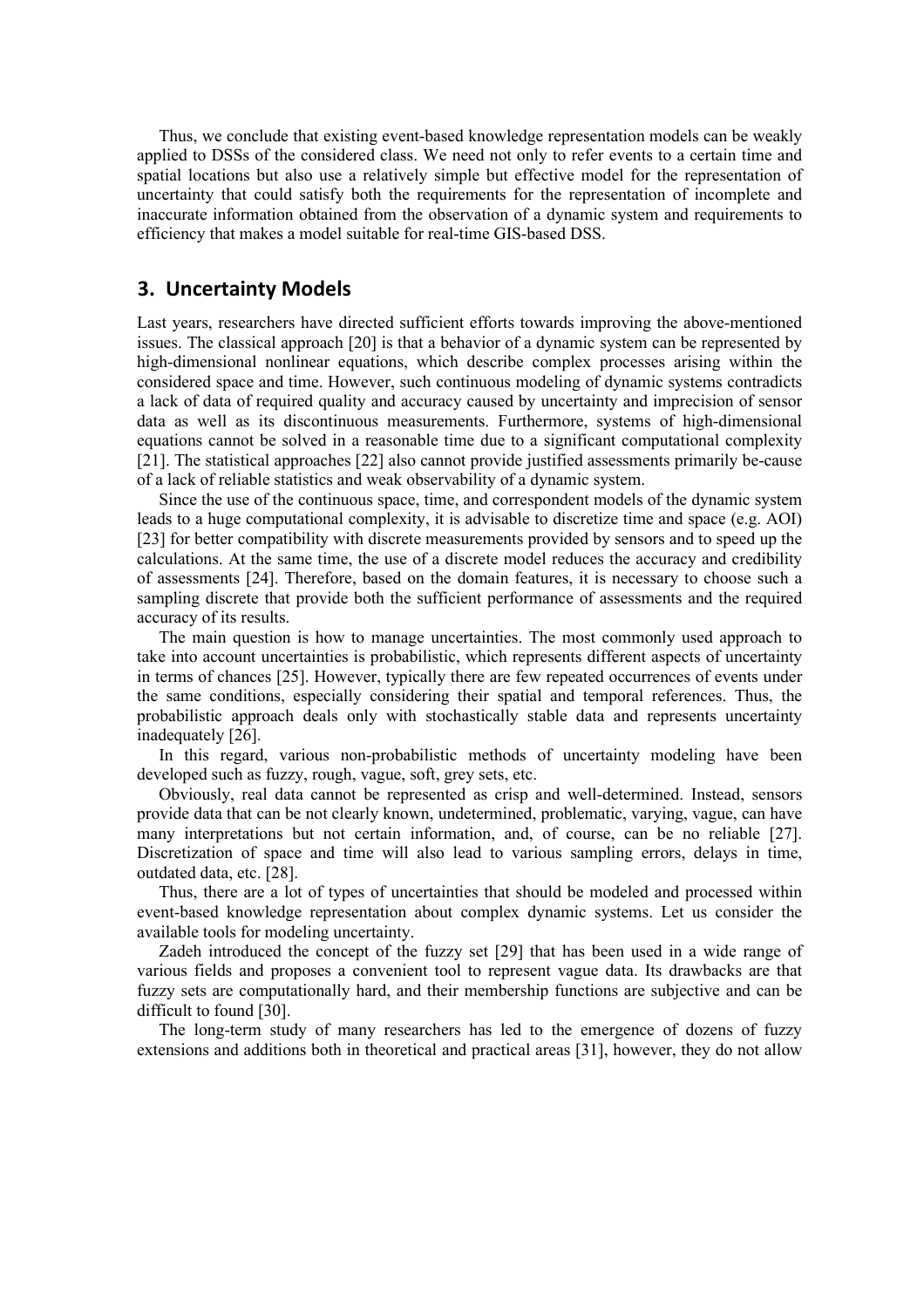to overcome the above disadvantages, and further increase the computational complexity, which hinders their use.

Pawlak introduced the concept of rough sets [32] as a mathematical tool to deal with imprecise or noisy data based on equivalence (e.g., indiscernibility) relation, that fits well to discrete-valued and nominal data. Rough sets are easy to understand, suitable for inconsistent data, and do not need any additional information about data. Their drawbacks are a problem with dirty or noisy data, depending on complete information, and a lack of membership values. In general, in many fields of application, the rough set algorithms are much more efficient than fuzzy.

Clearly, fuzzy sets and rough sets provide models for two different types of uncertainties. Fuzzy sets can be represented by their membership values, but rough sets can be approximated through partitions. Fuzzy sets highlight the vagueness of information while rough sets focus on incomplete information. Therefore, fuzzy sets mainly represent subjective uncertainties while rough sets represent objective uncertainties.

Grey sets and grey numbers have been proposed by Deng Julong [33]. A grey number is a number, whose exact value is not known but its interval is known. In general, the grey number introduces a certain set of values and represents only one number, which is not clearly identified among the elements of the set. It can be reduced to a white number or black number, the first one is an exact or crisp value while the second is a number, whose exact value or value's interval is not known. Thus, grey numbers can be an adequate model in the case when the exact value is not completely known.

Molodtsov introduced the concept of the soft sets [34] as a relatively new approach to model both uncertainties and vagueness, which is free from the difficulties of existing methods. Soft set membership can be determined through a certain parametrization given by real numbers, functions, mappings, and others, even words or sentences. Thus, a membership function problem cannot arise in the soft sets. They are a convenient and easy tool for model both objective and subjective uncertainty, their main advantage is that they are free from the inadequacy of parameterization tool. The drawback is that the soft set does not assign any membership values. Soft sets are rarely used independently, but often become the basis for complex models for representing uncertainty.

Obviously, in the real world, objective uncertainty and subjective uncertainty may exist at the same time. Accordingly, researchers try to build complex models that consider different types of uncertainty at once either by extending existing models or by combining them. Often, the uncertainty models presented above are related and complementary to each other. Moreover, they can also be reduced to one another [35]. This makes it possible to combine them, obtaining complex models of uncertainty.

The most effective uncertainty models are soft and gray. In this work, we propose to use gray numbers to represent the values of the observed parameters of the dynamic system as well as soft sets to represent events concerning their classes, temporal and spatial locations that make them applicable to the analysis of dynamic processes.

Let us consider a model of a dynamic process at two levels: at the micro level considering individual spatial elements, and at the macro-level considering spatial areas of a larger or smaller scale.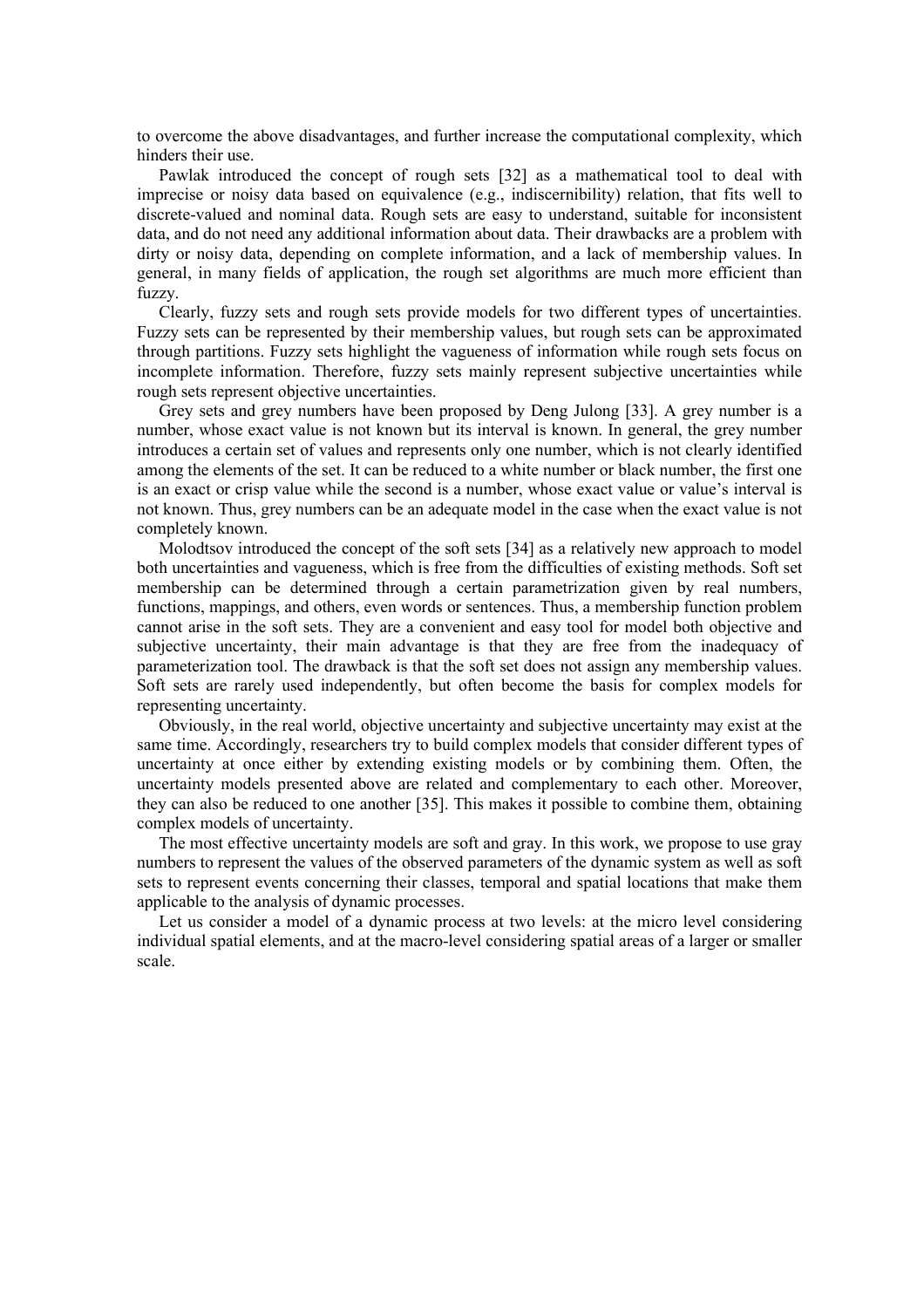#### **4. Micro-Model of Dynamic Processes**

#### **4.1. Cells and their states**

Consider an AOI as a two-dimensional Euclidean space discretized uniformly by a metrical grid *D*. Using the spatial discrete  $\delta$ , the grid *D* outlines the two-dimensional array  $D = \{d_{xy}\}_{x,y=0}^N$  of square cells  $d_w$  of size  $\delta \times \delta$ , where x and y are the array indices corresponding to the coordinate axes. Suppose a certain cell  $d_{xy} \in D$  is an object of consideration that represents a minimal homogeneous area within the AOI.

Let us imagine that a certain non-empty set of parameters  $A = \{a_i\}_{i=1}^m$  can be obtained as a result of the observation and associated with the cell  $d_{xy} \in D$ . Let  $V_{a}$  be a domain of each  $a_i \in A$ ,  $V = \bigcup_{a_i \in A} V_a$ , and *f* be a value function  $f : A \times D \to V$  that returns a value of a certain parameter for the cell  $d_w \in D$ .

If the values of some parameters  $a_i \in A$  are unchanged over time, such parameters belong to a subset  $A_s$  of static parameters,  $A_s \subseteq A$ . In this way, if the values of certain parameters are varying over time, such parameters constitute a subset  $A_D$  of dynamic parameters,  $A_D \subseteq A$ . There can also be such parameters whose values change over time, but slow enough (e.g., environmental parameters), they constitute a subset  $A<sub>E</sub>$  of slowly changing parameters. Obviously,  $A = A_s \cup A_p \cup A_k$ .

Each cell  $d_{xy} \in D$  can be associated with a certain subset  $A(d_{xy}, t) \subseteq A$  of parameters' values at a certain time *t* ; some of them can be imprecise while others can be unobservable at the time *t* . It should also be noted that some of the parameters cannot be directly measured or estimated, so they require to use of indirect methods.

Let us consider a state  $S(d_{xy},t)$  of the cell  $d_{xy}$  at the time  $t$  such that  $S(d_{xy},t) = \{a_m(t)\}_{m=1}^z$ ,  $\forall a_m(t) \in A(d_m,t)$ , and a state function  $v: D \times A \to S$ , which returns the state of the cell  $d_m$  diagnosed at the time *t* based on the observed subset of the cell's parameters.

Let  $C = \{c_j\}_{j=1}^q$  $C = \{c_j\}_{j=1}^n$  be a set of cell's statuses and  $\theta$  be a status function  $\theta: D \times A_s \to C$ . Thus, we can correlate a cell with a particular status based on information about the values of a certain subset of its static parameters. For example, a cell can have a status of "water", "soil", "sand", or "rocky" based on the value of the observed parameter "ground". Obviously, the meaning of the cell's status can vary but it should be based on a selected set of static parameters. Similarly, the state of the cell can be defined with respect to the different points of view.

Let  $W = \{w_k\}_{k=1}^n$  be a set of state classes. Suppose each state class  $w_k \in W$  contains a finite set of micro-states,  $w_k = \{w_{kl}\}_{l=1}^f$ , which constitute an ordered sequence of transitions  $\left[w_{k1},...,w_{kf}\right]$ , where  $w_{k1}$  is an initial micro-state and  $w_{k}$  is a final micro-state. Concerning the dynamic process, we assume that the dynamic process covers the cell when the last being in the micro-state  $w_{k1}$  and ends within the cell when the cell enters the state  $w_{k}$ . Obviously, each micro-state  $w_{k}$  can be defined as a certain subset of the cell's state at the time *t* determined by a specific subset of parameters  $A_{kl} = \left\{ a_{klm} \right\}_{m=1}^u \subseteq A$ .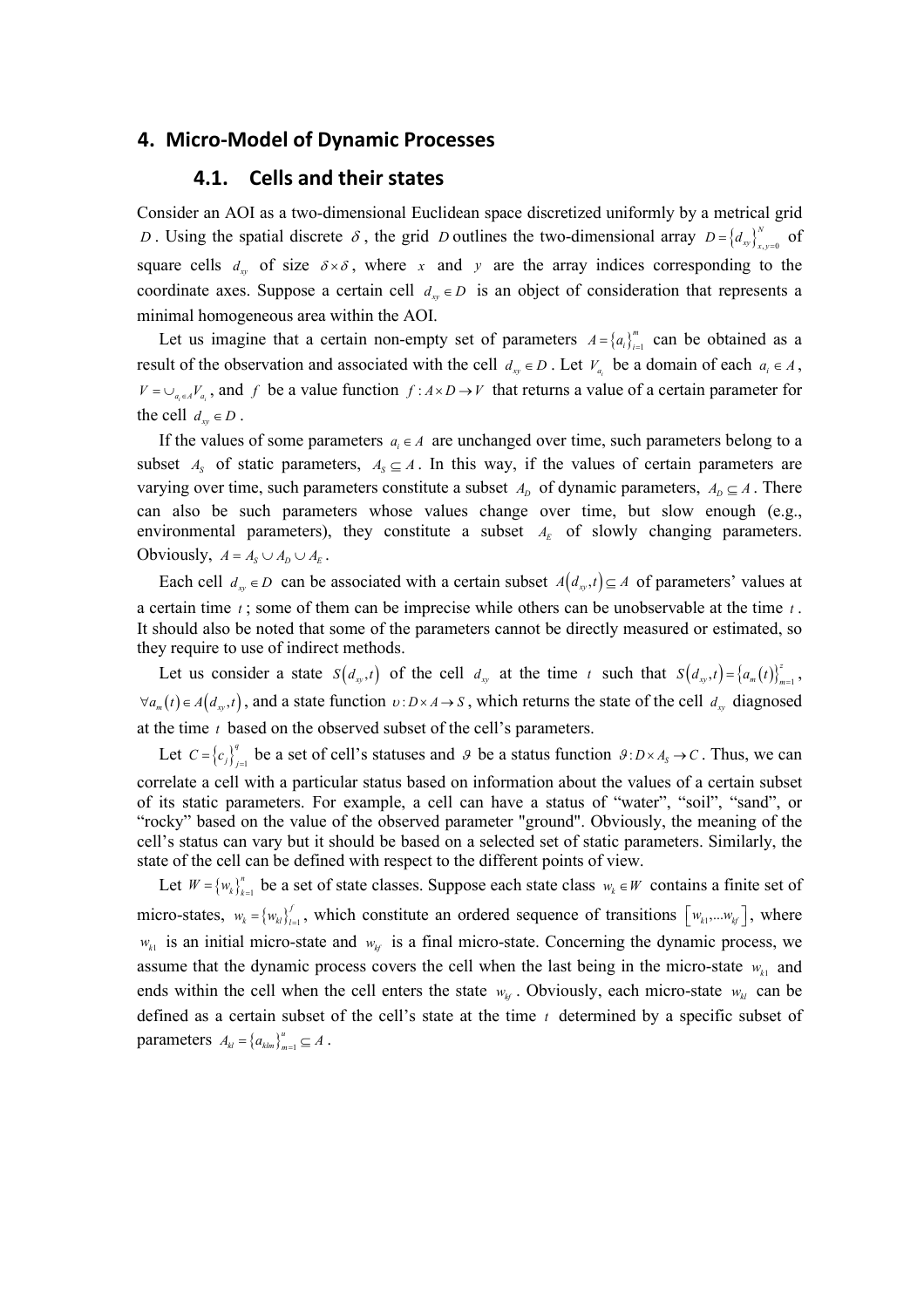Fig. 1 shows the example of two classes of states, namely "moisture" and "burning", defined by sequences of micro-states  $w_1$  and  $w_2$ . Some microstates can be observed simultaneously, for example, the cell can be defined by micro-states "dry" and "pre-ignited" at the same time. However, micro-states "wet" and "pre-ignited" cannot coexist. Another peculiarity of the proposed micro-model is that micro-states of a certain class are not always compatible with every possible cell status. For example, the cell statuses "water" or "rocky" is not compatible with the state class "moistening" for obvious reason. Clearly, we need to define a state class function  $\omega: D \times A \to W$  that returns a micro-state of the cell based on the values of its parameters that belong to  $A_{\mu}$ .

We assume that each transition of the cell  $d_{xy}$  from one micro-state  $w_{kl}$  to another micro-state  $w_{km}$  is a micro-event  $\psi : w_{kl} \to w_{km}$  (Fig. 2).



**Figure 1**: Representation of micro-states of the cell

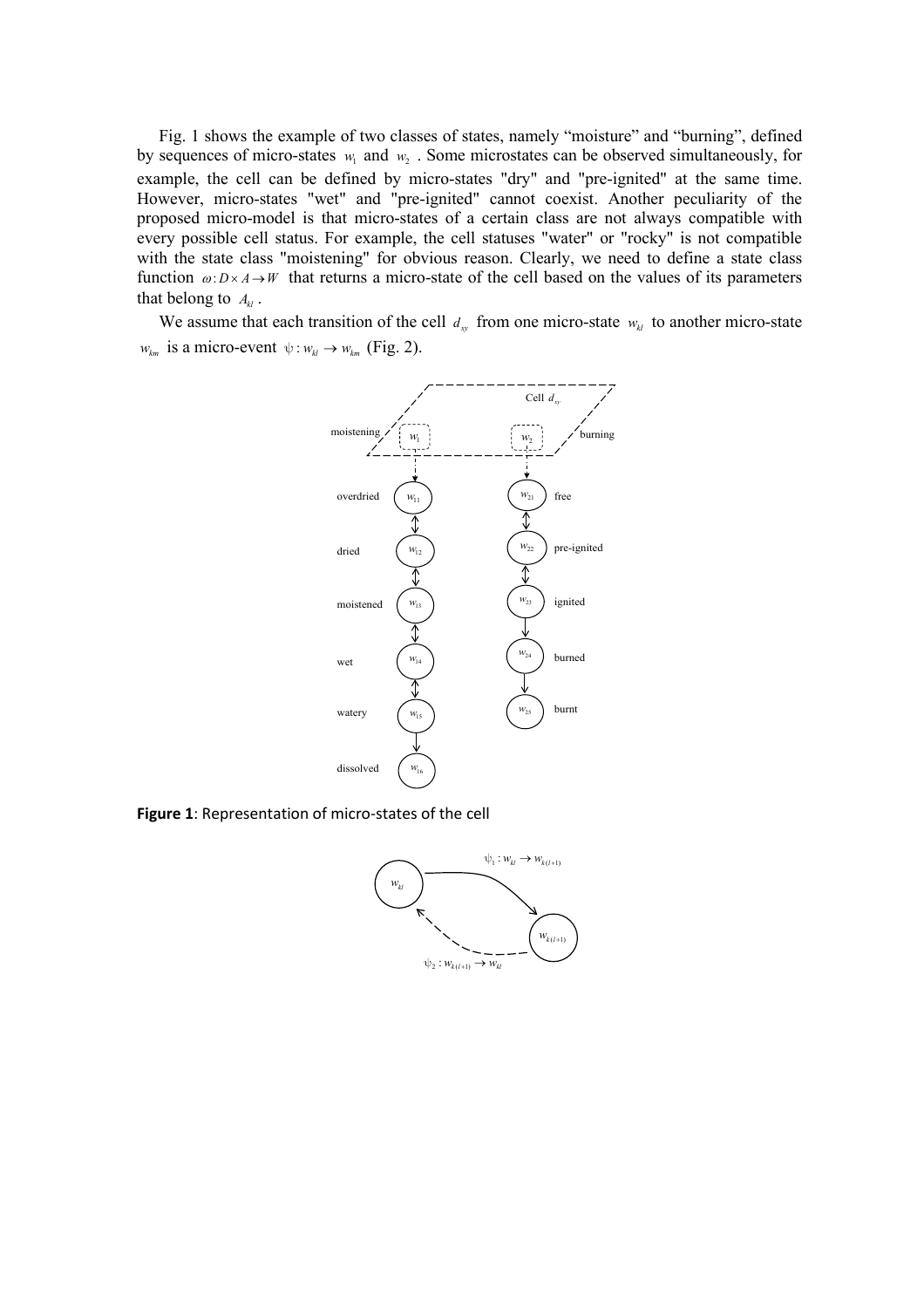**Figure 2**: Example of direct and reverse transition of a cell from one micro-state to another

Thus, the dynamic process can be modeled by sequences of dynamic changes of micro-states of cells covered by the process spatially. During the process, cells pass through a sequence of micro-states. Obviously, some transitions from one micro-state to another in the context of a certain state class can entail transitions within other state classes. Moreover, the transitions of micro-states of one cell can spread to neighboring cells, which makes it possible to simulate the propagation of the dynamic processes within AOI.

#### **4.2. Propagation of the Dynamic Processes**

We assume that all changes in the micro-states of cells, as well as all conditions for the propagation of a dynamic process between cells, are associated with the transfer of certain contingent energy.

Suppose that each class of states has its class of energy. Energy can be generated because of changes in the values of the cell parameters and accumulated in the specific energy storage inside the cell.

There are a set *I* of energy transfer channels to transfer energy between cells as shown in Fig. 3. Eight channels  $\{I_{+,+}, I_{+,0}, I_{+,+}, I_{-,0}, I_{0,+}, I_{-,-}, I_{0,-}, I_{-,+}\}\in I$  reflect the relative position of cells in space and therefore are denoted relative to the considered cell.

These channels can be unidirectional or bidirectional.

Since the propagation of the process is usually influenced by a significant number of factors of a stochastic nature located outside the system under consideration, it is necessary to have a specific tool for modeling such effects. Many dynamic systems are influenced by such external processes associated with the environment. For example, the speed and direction of propagation of a forest fire are most influenced by the speed and direction of the wind. Clearly, the wind is a separate dynamic process observable by dynamic parameters, which should be taken into account in the model.



**Figure 3**: Channels for energy transfer between cells

Thus, it is proposed to use a matrix  $\Omega$  of coefficients of energy transfer through channels, where each coefficient can slow down or accelerate the process of energy transfer, so the speed of the dynamic process propagation can change accordingly.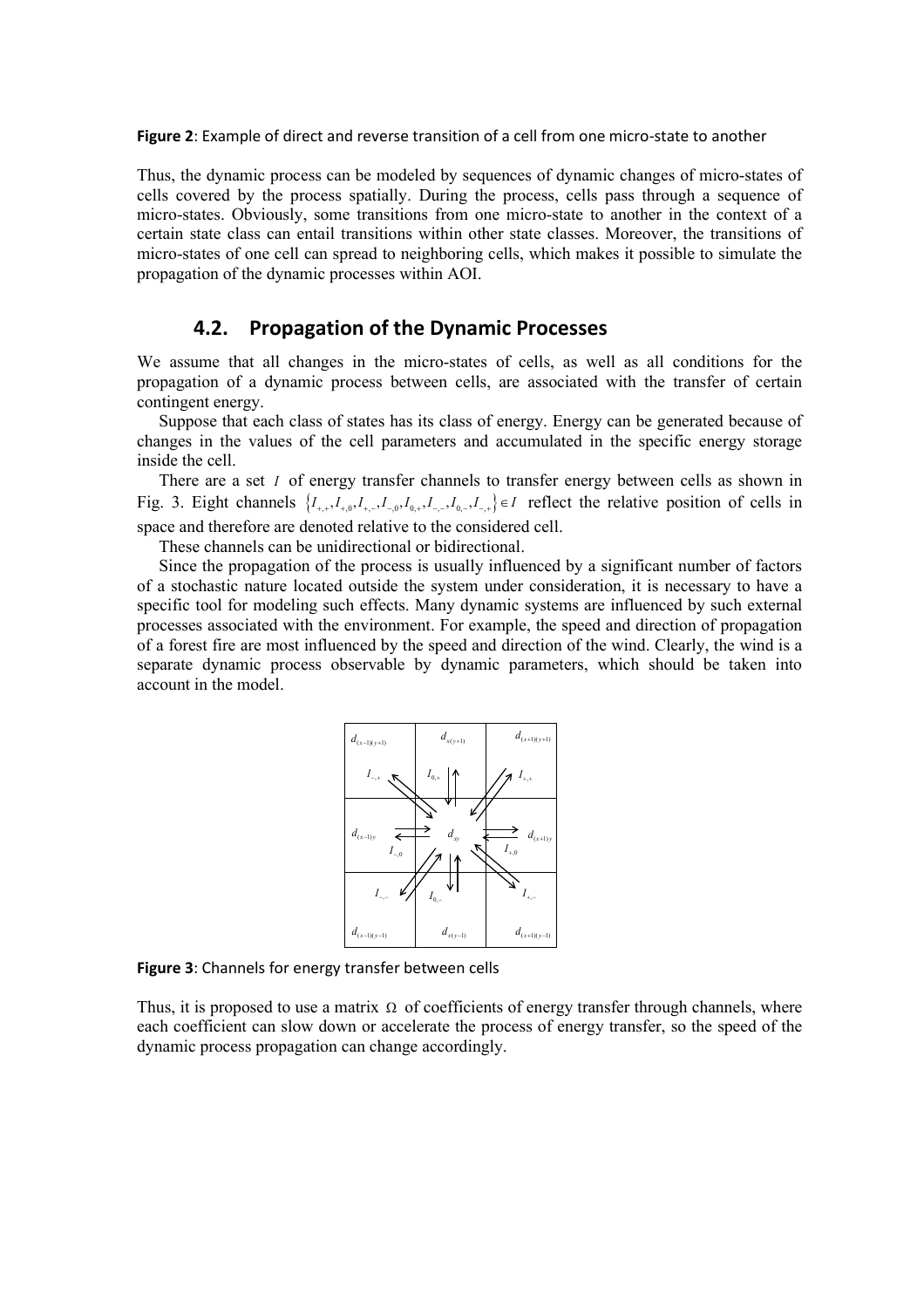The matrix  $\Omega$  can be defined as

$$
\Omega = \begin{bmatrix} \alpha_{+,-} & \alpha_{+,0} & \alpha_{+,+} \\ \alpha_{-,0} & 0 & \alpha_{+,0} \\ \alpha_{-,-} & \alpha_{0,-} & \alpha_{+,-} \end{bmatrix},
$$

where each coefficient  $\alpha_{**}$  corresponds to a certain energy transfer channel  $I_{**}$  and takes values in the range  $[-1,1]$ . Direct determination of the values of the coefficient matrix  $\Omega$  is beyond the scope of this paper, but its source is obviously the observations.

#### **4.3. Micro-Events**

In this work, each micro-event is referenced in space and time. The impulse paradigm is used to model micro-events, which are considered as the direct effects of the change of values of specific observable parameters.

A unique descriptor  $y_i$  can be defined as a tuple:

$$
y_j = \langle a_j, \lambda_j, \delta_j, \Delta_j \rangle, \tag{1}
$$

where  $a_i$  is a certain parameter,  $a_i \in A_{ki}$ ,  $\Delta_i$  is an absolute change of the value  $a_i$ ,  $\lambda_i$  is a susceptibility for the attribute  $a_j$ , and  $\delta_j$  is a threshold value.

Due to the inaccuracy of observations, the estimated values of parameters are mainly inaccurate. This requires adequate representation. To ensure correct representation, we can define intervals that contain the confidence degrees from the minimum to the maximum possible value. Since such intervals can be narrowed during further observations, we propose to represent the value of the observed parameter as a gray number. Moreover, it is also necessary to represent the threshold value as a gray number to achieve a trigger effect, which is often observed in real natural systems.

Thus, the value  $\Delta_j$  can be described as the interval  $\Delta_j^{\pm} = [\Delta_j^-, \Delta_j^+]$  that represents a grey number and  $\delta_j$  can be "grayed" in the same way. The descriptor  $y_j$  also turns gray and is denoted by  $\hat{y}_j$ .

An integral descriptor *y* can be defined as a tuple:

$$
y = \left\langle \left\{ \beta_j \cdot \hat{y}_j \right\}_{j=1}^m \right\rangle, \tag{2}
$$

where  $\beta_j$  is a certain coefficient for each corresponding descriptor  $\hat{y}_j$ . It represents the direct effect of the simultaneous change of several parameters' values within the exposed cell.

Consider a micro-event as a consequence of the transition of a cell's micro-state of a certain class, which can be generated as an energy impulse  $\varepsilon$  based on  $y$ .

The impulse generation scheme is shown in Fig. 4.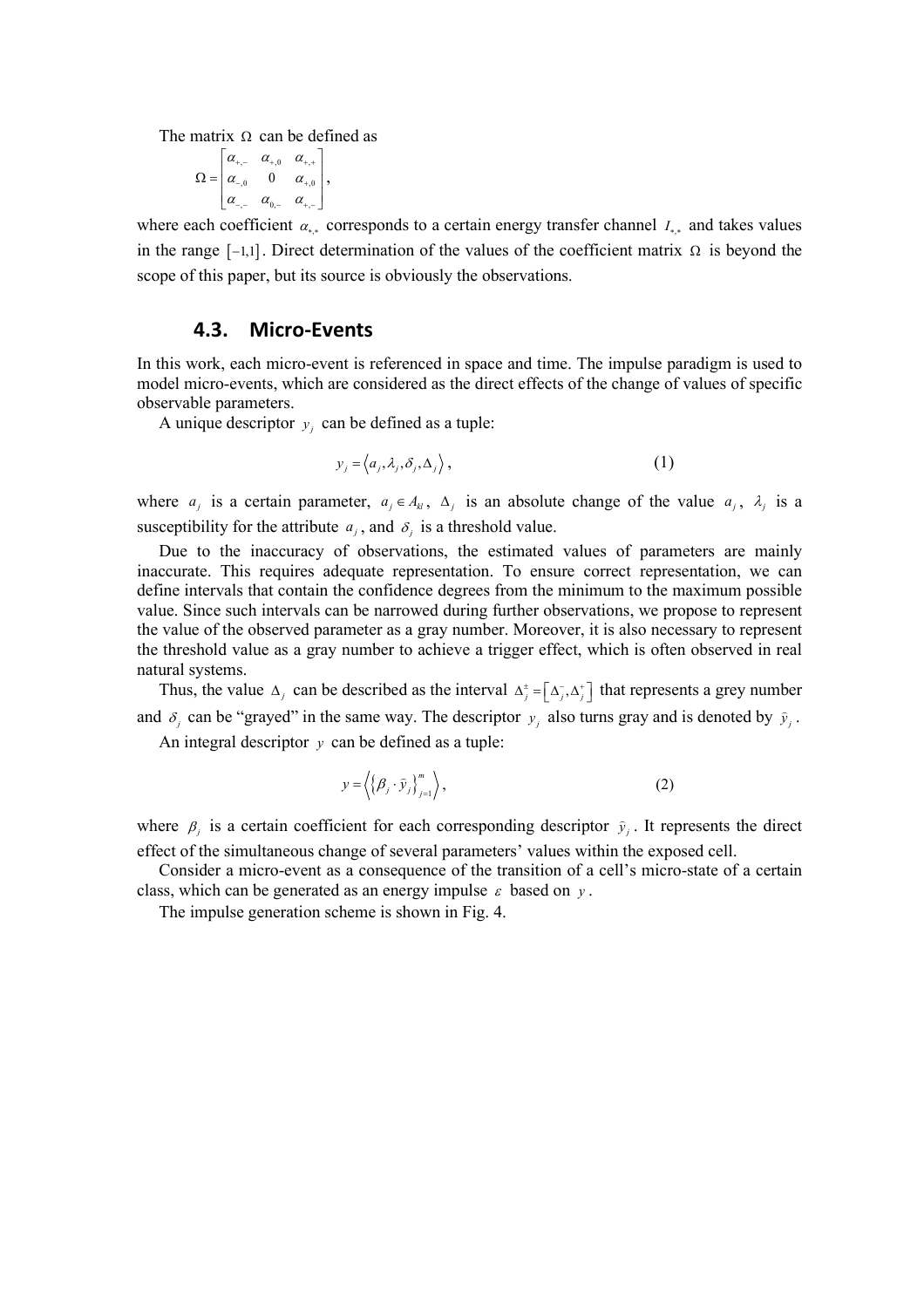

**Figure 4**: The impulse generation schemes

It considers the fact that the change in the values of the parameters is influenced by the impulses received through the channels from the neighboring cells. The correlator (Fig. 4) accumulates inputs and ensures that the control stimulus is found, and the impulse generator produces an energy impulse of an amount  $\varepsilon_k$  that depends on the magnitude of the control stimulus  $\iota$ . The descriptors' values are compared with a threshold value. The result of the descriptors' triggering helps us to determine whether an event will occur.

Thus, let us describe the micro-event  $\psi_k$  as a couple

 $\psi = \langle t_i, d_w, w_k, w_{km}, \varepsilon_k \rangle$ , (3)

where  $t_i$  is a time reference of  $\psi$ ,  $d_w$  is a spatial reference of  $\psi$  within AOI,  $w_{km}$  is a new  $d_{xy}$  micro-state of state class  $w_k$ , and  $\varepsilon_k$  is an amount of generated energy of class *k* that represents an event magnitude.

#### **5. Macro-Model of Dynamic Processes**

At the higher level, the grid *D* can be divided into disjoint objects, which describe the homogeneous areas of the AOI in terms of their parameters' values.

Suppose  $A_k \subseteq A$  is a non-empty finite subset of parameters. Let us define an  $A_k$ indiscernibility relation on the grid *D*,  $R_D^{A_u} = \{(d_w, d_{nm}) \in D \times D | \forall a_j \in A_k, f(d_w, a_j) = f(d_{nm}, a_j)\}\.$  Using this relation, we can describe homogeneous spatial areas, which are uniform concerning the values of the parameters belonging to the subset  $A_{kl}$ , represented by the approximating set of cells, and denoted by  $h$ . All cells that belong to the spatial area  $h$  are  $A_k$ -indiscernible.

Each spatial area cannot overlap or cover one another, but they can be adjacent or adjoin to one another. They have such features as continuity and connectivity (spatial concentration of the underlying cells).

Let *H* be a set of spatial areas,  $H = \{h_1, \ldots, h_k\}$ . To represent a plurality of spatial areas that have not the property of the continuity, but describe a set of separate areas spatially distributed on the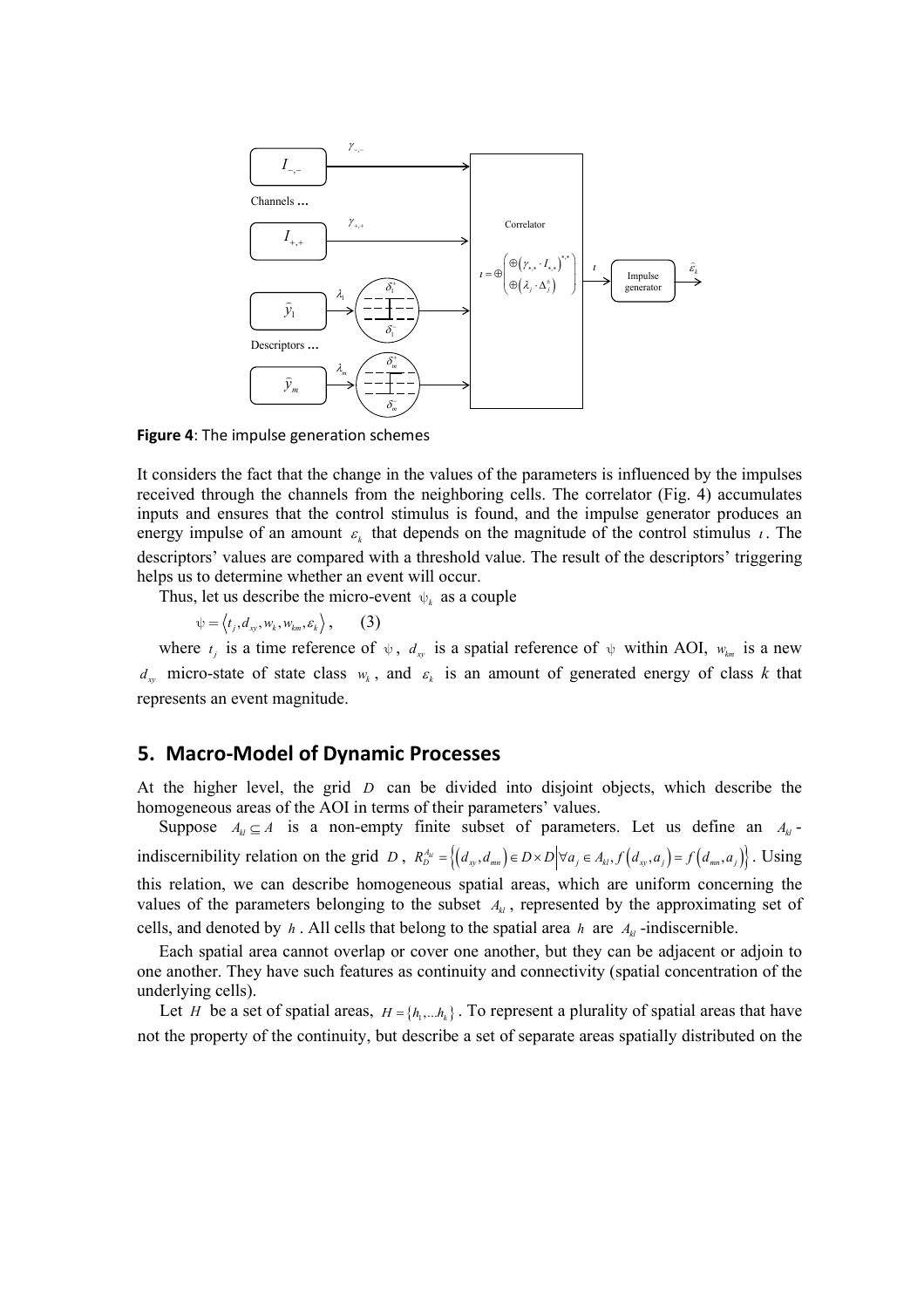set *D*, we can also use a certain  $A_{lm}$ -indiscernibility relation defined over *H*,  ${R}_{H}^{A_{lm}} = \left\{ \forall h_l, h_q \in H, \ \forall d_m, d_n \in D, \ \exists d_m \in h_l, d_n \in h_q \middle| \forall a_k \in A_{lm}, f(d_m, a_k) = f(d_n, a_k) \right\}.$  Obviously, all areas belonging to  $R_H^{\Lambda_j}$  are  $A_{lm}$ -indiscernible.

# **5.1. Energy transfer**

The accumulation of energy inside the cell cannot continue indefinitely. As soon as the amount of energy reaches a certain predetermined level, it "overflows", forming an impulse, which should be distributed between the channels under the matrix  $\Omega$  of coefficients and transmitted to other cells.

Energy transfer is seen both as a basis of causal relationships between events and as a means of organizing them into cascading structures.

Obviously, energy can be of different types, each of which corresponds to the class of the observed event. The class of observed events, in turn, corresponds to the class of state that changed and raised the event. Usually, specific events can be driven only by the appropriate type of energy.

When the event of a certain class occurs, the impulse generator must eject some quantum of energy of a corresponding class with an appropriate amount. In general, the event model should consider the possibility that a quantum of energy contains interrelated portions of energy of different classes, which do not just correspond to the event class. The key role in understanding the dynamics of the ongoing processes is played by the dynamic parameters of the generated impulses. Depending on the impulse duration, its amplitude, the pressure it exerts on the input of the event, a different picture of the reaction of one event to the other event that has occurred can be observed.

Thus, the proposed model can transfer different types of energy by short bursts (as impulses) or by long potential inputs. The event can be only triggered if a sufficient amount of appropriate energy is received, which should be determined by the integral of the received energy over time.

Consider the portions of energy transfer. Let  $\varepsilon_k$  be an energy portion of class k that corresponds to  $w_k$ . Suppose energy portion  $\varepsilon_k$  can be described as

$$
\varepsilon_{k} = (k, \tau, q_{1}, q_{2}), \qquad (4)
$$

where *k* is an energy class,  $\tau$  is a duration,  $q_1$  is an initial amplitude, and  $q_2$  is a final amplitude (Fig. 5).



**Figure 5**: Dynamic parameters for energy transfer impulse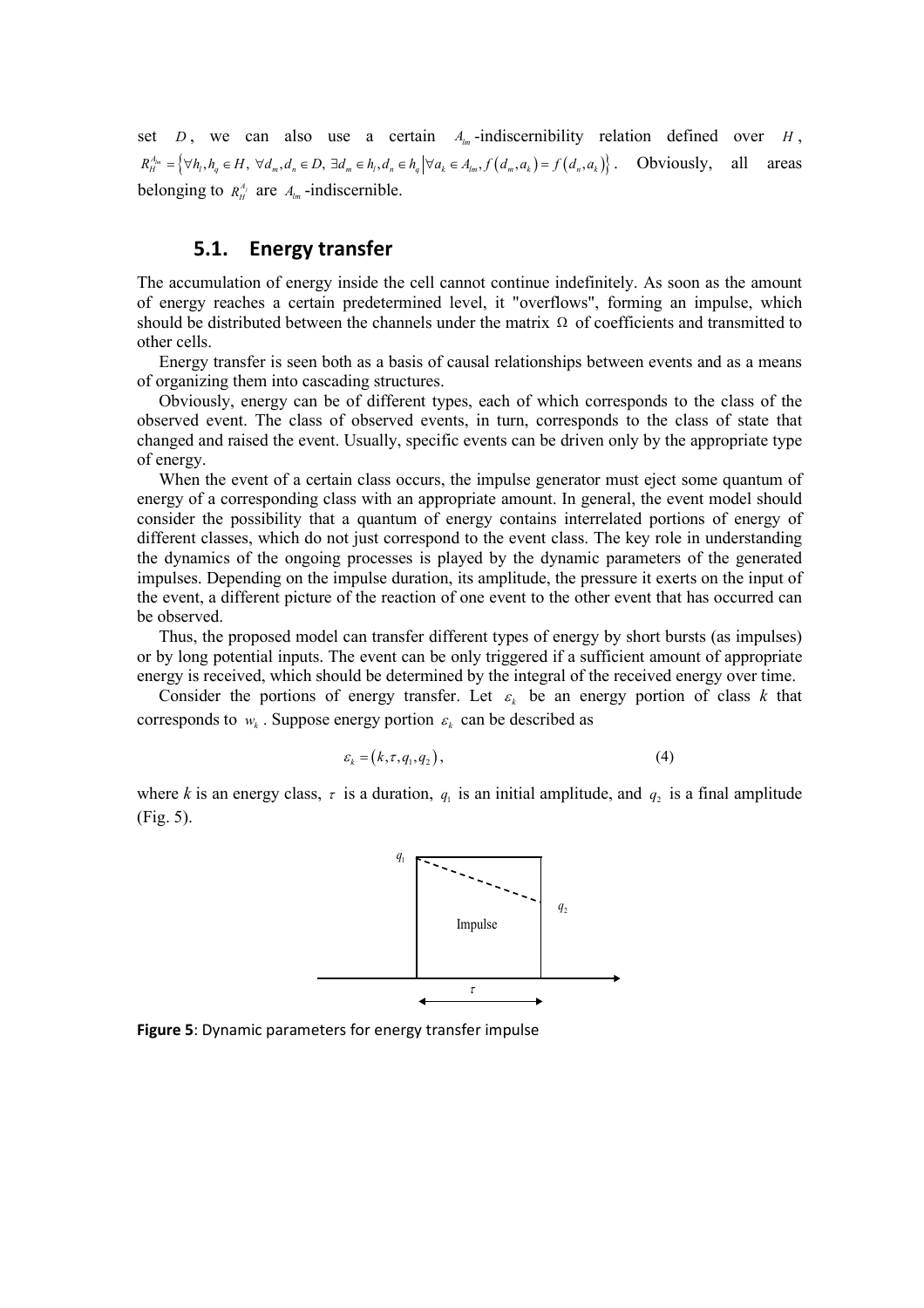The energy quantum can be represented by a tuple of energy portions:

$$
E = \langle \varepsilon_1, \dots \varepsilon_m \rangle. \qquad (5)
$$

The released energy can directly impact events sensitive to this type of energy through certain connections between them. The proposed model allows us to express not only the direct but also indirect effects of events through the energy transfer.

#### **5.2. Connectors**

Let  $\varphi_l$  be a connector that connects events  $\varphi_i$  and  $\varphi_k$  transferring energy portions  $\varepsilon_{j1},... \varepsilon_{jm}$  from the first one to the second. Such transfer for each energy portion can be labeled by certain confidence represented by a gray number  $\mu_t^{\pm}$  and a certain time  $t_t^{\pm}$ , which is also grayed. The connector  $\varphi$  can also have a sensitivity point  $\sigma$ <sub>*l*</sub>, which controls the transfer process, if necessary. Suppose the impact of a certain energy portion  $\varepsilon_l$  on the connector allows it to block, break, or amplify the energy transfer from  $\varphi_i$  to  $\varphi_k$  (depending on the type and amount of  $\varepsilon_i$ ).

Thus, the connector  $\varphi_i$  can be defined as a tuple

$$
\varphi_l = \left\langle \{\varepsilon_{j1},...\varepsilon_{jm}\},\psi_j,\psi_k,\mu_l^{\pm},t_l^{\pm},\sigma_l:\{\varepsilon_{l1},...\varepsilon_{lw}\}\right\rangle,
$$
(6)

where  $\varphi_j$  and  $\varphi_k$  are events,  $\{\varepsilon_{j1},...\varepsilon_{j_m}\}$  is a subset of energy portions permitted to transfer through  $\varphi_l$ ,  $\mu_l^{\pm}$  is a likelihood,  $t_l^{\pm}$  is the time to receive energy portion, and  $\sigma_l$  is an optional sensitivity point with the energy portions  $\{\varepsilon_n, \dots, \varepsilon_{k_v}\}$  permitted to receive.

Let  $\psi_k$  be a meta-connector that connects the event  $\varphi_i$  and the sensitivity point  $\sigma_i$  of a certain connector. It allows transferring energy portions of given classes  $\{\varepsilon_{f1},...\varepsilon_{fm}\}\$  with a certain degree of acceleration  $\chi_k$  as follows:

$$
\psi_{k} = \left\langle \left\{ \varepsilon_{f1}, \dots \varepsilon_{fm} \right\}, \varphi_{j}, \sigma_{l}, \chi_{k} \right\rangle. \tag{7}
$$

#### **5.3. Abstract Events**

Suppose an abstract event  $\eta$  consists of a set of inputs  $\{x_{k_1}, x_{k_2}, \dots, x_{k_m}\}$ , each of which is sensitive to a class *k* of energy and receive only the correspondent energy potions  $\varepsilon_k$ , a set of outputs  $\{y_{k1},...,y_{kn}\}\$ , each of which ejects an energy portion  $\varepsilon_p$  of a class p, and a set of accumulators  $\Xi = \{\pi_{k1},...\pi_{km}\}\$ , where each  $\pi_{kj}$  accumulates energy portions  $\varepsilon_j$  of a class *j* through the input  $x_{kj}$ .

Each input  $x_{kj}$  is connected to the accumulator  $\pi_{kj}$  with a weight (multiplication factor)  $\zeta_{kj}$ . Thus, the energy portion  $\varepsilon_j$  received through input  $x_{kj}$  adds the amount of energy  $\zeta_{kj} \cdot \int_0^T q \tau$  of type *j* to the accumulator  $\pi_{kj}$ . If accumulated  $\pi_{kj}$  energy exceeds a threshold value  $\beta_{kj}$ , a certain quantum of energy Ε should be released and ejected to the connectors. The classes, amplitudes, and durations of energy portions released by energy quantum depend on a certain multiplication factor  $\gamma_{ki}$ .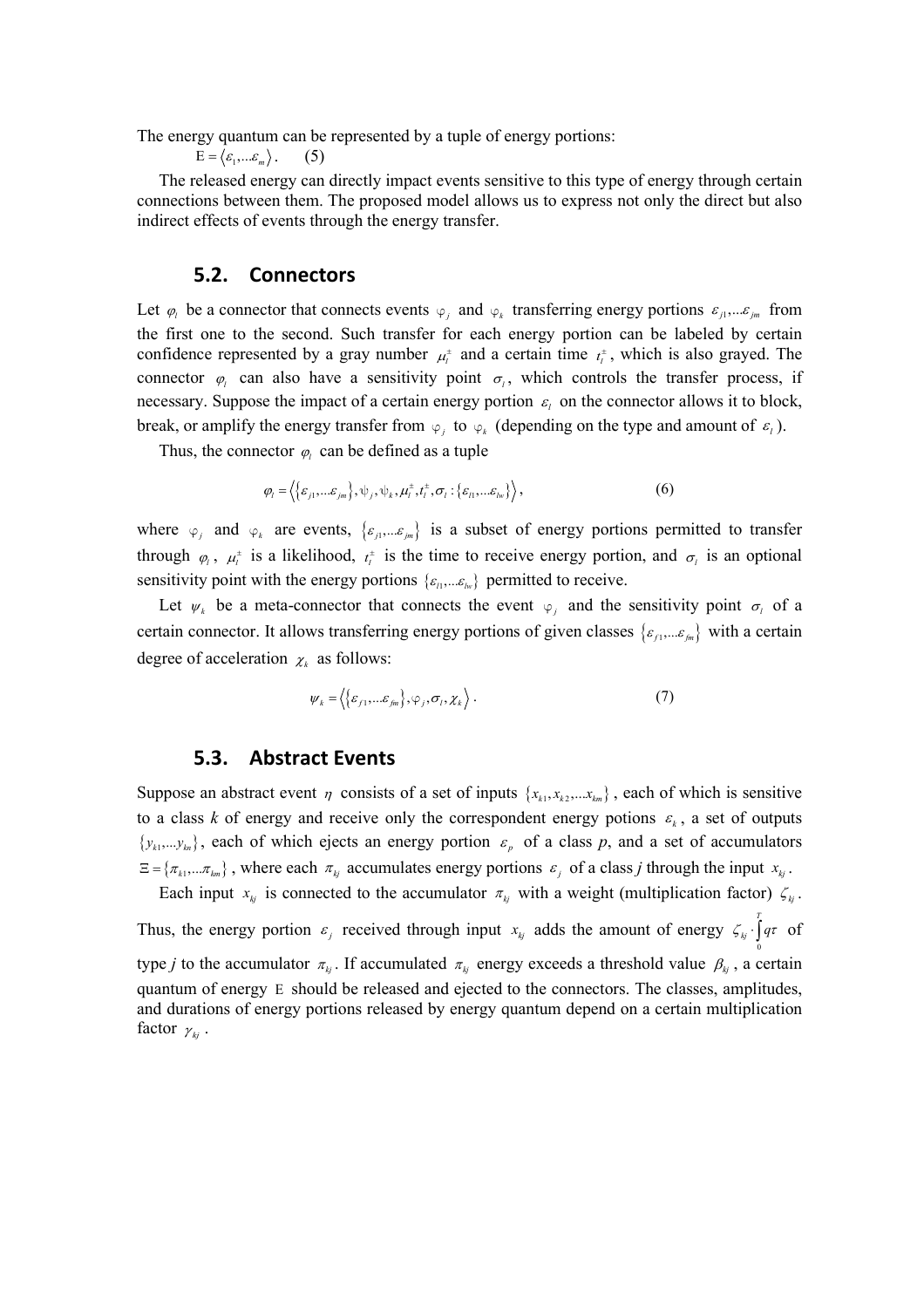Thus, the abstract event  $\eta_k$  can be represented as

$$
\eta_{k} = \langle X_{k}, Y_{k}, \Xi_{k} \rangle, \tag{8}
$$

where  $X_k$  is an input part,  $X_k = \{(x_{k1}, \zeta_{k1}), \dots (x_{km}, \zeta_{km})\}$ ,  $Y_k$  is an output part,  $Y_k = \{y_{k1}, \dots y_{kn}\}$ , and  $\Xi_k$  is an accumulation part,  $A_k = \{(\pi_{k1}, \beta_{k1}, \gamma_{k1}), ..., (\pi_{km}, \beta_{km}, \gamma_{km})\}$ . The proposed model of the event is flexible and dynamic, since the weights  $\zeta_{kj}$ , threshold values  $\lambda_{kj}$ , and factors  $\gamma_{kj}$  can dynamically change in time.

### **5.4. Abstract Event Network**

An abstract event network can be represented as a time-ordered event structure  $G = \left\langle {\{\eta_k\}}_{k=1}^n, \tau, \nu, {\{\varphi_l\}}_{l=1}^w, {\{\psi_k\}}_{k=1}^v \right\rangle$ , where  ${\{\eta_k\}}_{k=1}^n$  is a set of abstract events,  $\tau: \eta \to T$  is a mapping that expresses sequential order of the events,  $v:\eta \to H$  is a mapping that expresses the spatial reference of events,  $\{\varphi_i\}_{i=1}^w$  is a set of connectors between events, and  $\{\psi_k\}_{k=1}^v$  is a set of metaconnectors, which connect events and corresponding sensitivity point of the connectors. This formalization allows the use of soft sets to represent different sequences of events, based on the indiscernibility relation between events by class, spatial position, or time intervals.

Fig. 6 shows the abstract event network, in which nodes represent events and the arcs represent connectors and meta-connectors.

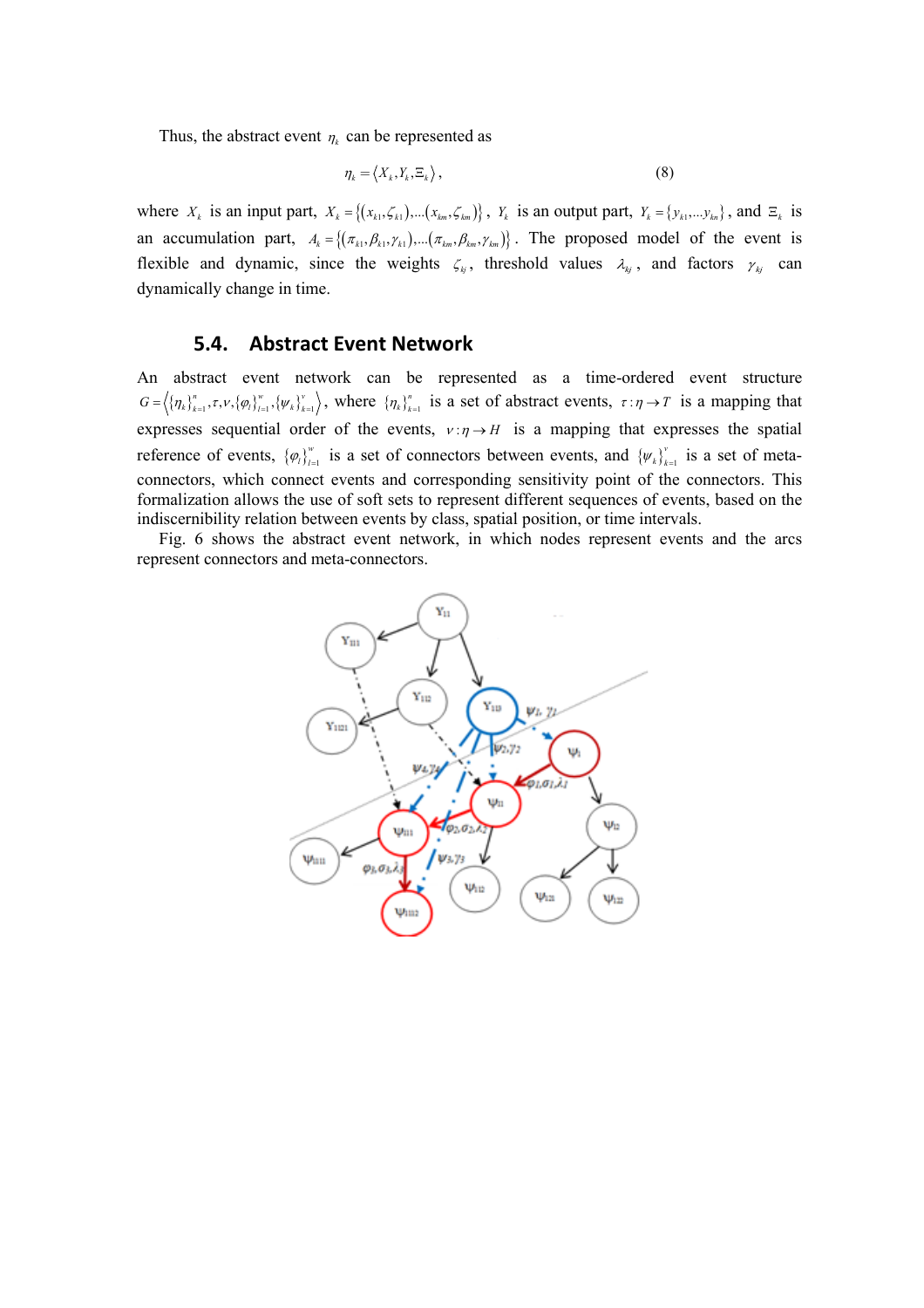**Figure 6**: Abstract Event Network

### **6. Implementation**

The proposed model has been implemented using Visual C++ based on the double indexed lists and approbated on the simulated area. The AOI is the Lower Dnieper Sands (Oleshky Sands) in the Kherson region, in Southern Ukraine. The sands are surrounded by very dense artificial coniferous forests that prevent the sands from moving during strong winds. Global warming leads to the loss of forests in this area. As a result of global warming, we can observe chains of cascading effects. Due to warming, the groundwater levels are decreased, which further increases fire danger, rapid destruction of forests in large areas, desertification of the territory, and the revival of sand movement. Due to warming, forests are also being affected by invasions of insects, and also become more prone to forest fires (Fig. 7).

The results of the conducted simulation show that the proposed model provides enough performance to real-time modeling of a wide range of natural processes from climate change to forest fires and adequate knowledge representation about cascading events taking into account the uncertainty of the observations.



**Figure 7**: Cascading chains of events in Kherson Region

# **7. Conclusion**

The proposed event-based model enables knowledge representation about an observed plurality of dynamic processes of various intensities that arise unexpectedly and evolve simultaneously in a wide range of domains. It is based on events that are referenced to time intervals and spatial areas and take into account the uncertainty of the observed information about the evolving processes. Uncertainty is represented by gray numbers and soft sets. Events are connected in an abstract network, where arcs represent connectors and meta-connectors that transfer energy by impulses to model transitions of a dynamic system from state to state. The proposed abstract event network can be used to model the evolution of dynamic systems that can be expressed by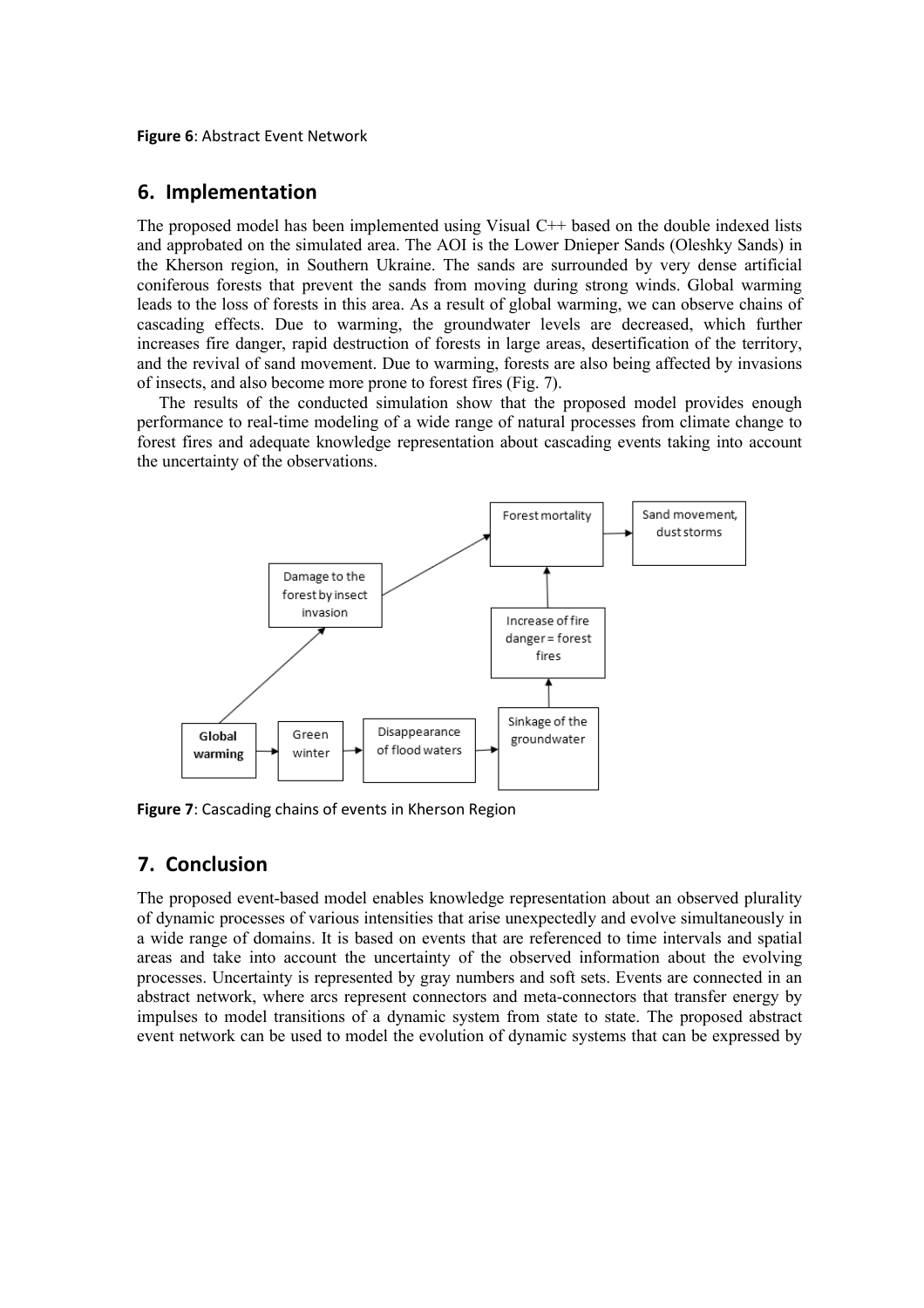events that occurred inside the system but driven by impacts from the outside (environmental effects). Such evolution is considered in a wide range of rates, from the slowest processes associated with climate change to the most rapid processes associated with the effects of natural forces of a destructive nature. The proposed model also makes it possible to adequately represent sequential, parallel, and cascade chains of events with a trigger effect, information about which is incomplete and inaccurate. Future research will be devoted to the study of the coefficient matrices and formalization of the process of generating energy quantum.

#### **References**

- [1] D.Slater, Modelling, Monitoring, Manipulating and Managing? Modelling Process Flow in Complex Systems. Cambrensis: Porthcawl, UK, 2017
- [2] N.G.Leveson, Engineering a Safer World: Systems Thinking Applied to Safety, MIT Press, Cambridge, MA, 2011
- [3] T.Bjerga, T.Aven, E.Zio, Uncertainty treatment in risk analysis of complex systems: The cases of STAMP and FRAM, Reliability Engineering & System Safety, No. 156, 2016, pp.203–209. doi:10.1016/j.ress.2016.08.004
- [4] A.Adriaensen, W.Decré, L.Pintelon, Can Complexity-Thinking Methods Contribute to Improving Occupational Safety in Industry 4.0? A Review of Safety Analysis Methods and Their Concepts, Safety 5, No. 65, 2019. doi:10.3390/safety5040065
- [5] H.Slim, S.Nadeau, A proposal for a predictive performance assessment model in complex sociotechnical systems combining fuzzy logic and the Functional Resonance Analysis Method (FRAM), American Journal of Industrial and Business Management, No. 9, 2019, pp. 1345–1375. doi: 10.4236/ajibm.2019.96089
- [6] M.Zharikova, V.Sherstjuk, Threat assessment method for intelligent disaster decision support system, In: N. Shakhovska (Ed.) Advances in Intelligent Systems and Computing, Springer, Cham (2016), vol. 512, 2016, pp. 81–99. doi:10.1007/978-3-319-45991-2\_6
- [7] A.Bies, Z.Song, J.Getman, J.Ellis, J.Mott, S.Strassel, M.Palmer, T.Mitamura, M.Freedman, H.Ji, T.O'Gorman, A Comparison of Event Representations in DEFT, In: 4th Workshop on Events: Definition, Detection, Coreference, and Representation, San Diego, California, 2016, pp. 27–36. doi: 10.18653/v1/W16-1004
- [8] L.Gao, P.K.Choubey, R.Huang, Modeling Document-level Causal Structures for Event Causal Relation Identification, In: Proc. of the 2019 Conf. of the North American Chapter of the Association for Computational Linguistics: Human Language Technologies, vol. 1, 2019, pp. 1808–1817 doi: 10.18653/v1/N19-1179
- [9] Z.Jin, S.Guo, N.Chen, D.Weiskopf, D.Gotz, N.Cao, Visual Causality Analysis of Event Sequence Data, IEEE Transactions on Visualization and Computer Graphics, No. 27(2), 2021, pp. 1343–1352. doi: 10.1109/tvcg.2020.3030465
- [10] P.Gärdenfors, Events and Causal Mappings Modeled in Conceptual Spaces, Frontiers in Psychology, 11, 2020, p.630. doi: 10.3389/fpsyg.2020.00630
- [11] K.Liu, Y.Chen, J.Liu, X.Zuo, J.Zhao, Extracting Events and Their Relations from Texts: A Survey on Recent Research Progress and Challenges, AI Open, No. 1, 2020, pp. 22–39. doi: 10.1016/j.aiopen.2021.02.004
- [12] P.Baldan, A.Raffaeta, Minimisation of Event Structures, In: Proc. of 39th IARCS Annual Conference on Foundations of Software Technology and Theoretical Computer Science, vol. 150, 2019, 30:1–30:15. doi: 10.4230/LIPIcs.FSTTCS.2019.30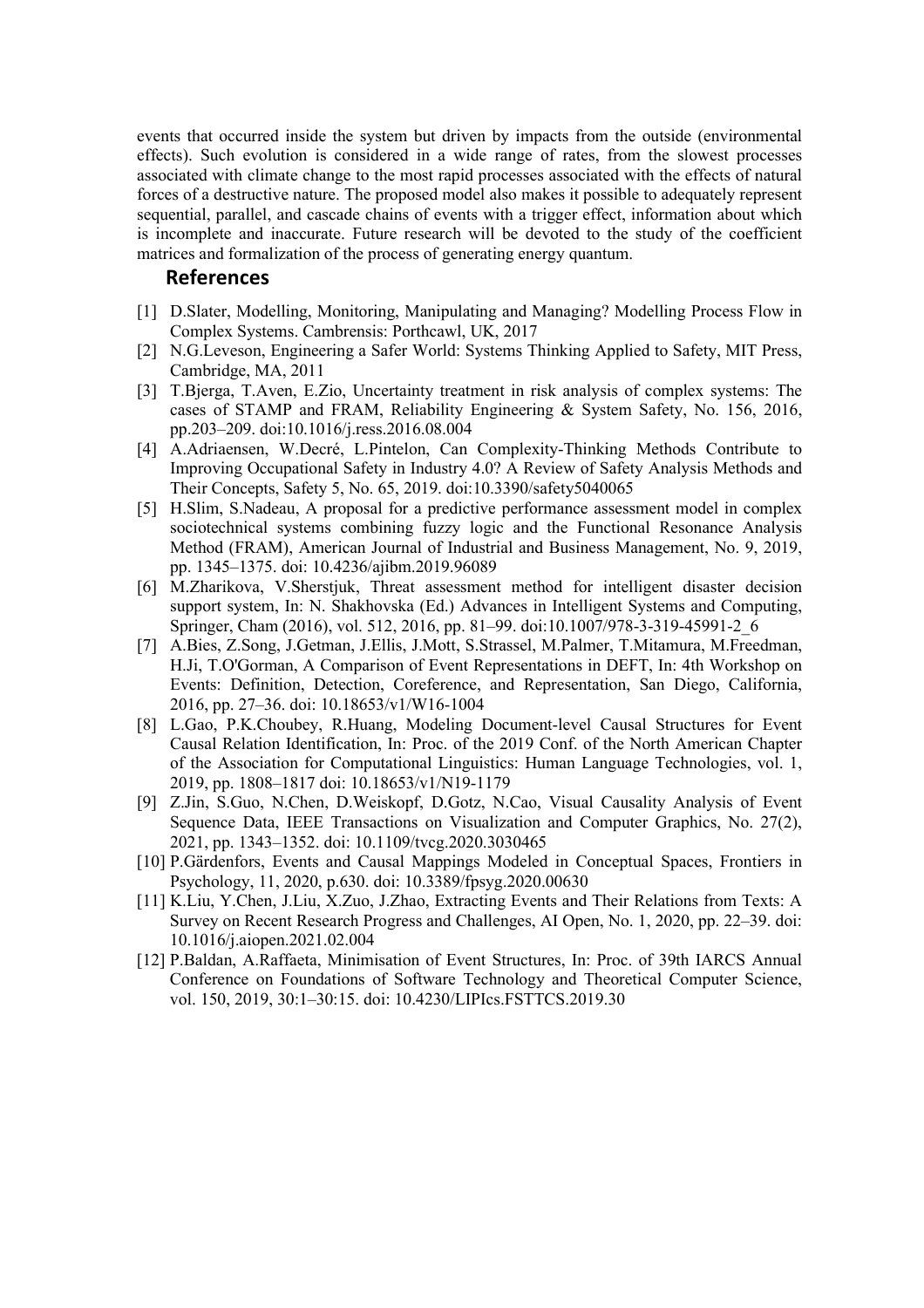- [13] C.Sinha, P.Gärdenfors, Time, space, and events in language and cognition: a comparative view, Annals of the New York Academy of Sciences, Flow of Time, 2014, pp. 1–10. doi: 10.1111/nyas.12491
- [14] X.Song, J.Ding, Y.Liu, L.Zhang, J.Wang, Modeling the Process of Event Sequence Data Generated for Working Condition Diagnosis, Mathematical Problems in Engineering, No. 693450, 2015. doi: 10.1155/2015/693450
- [15] S.Wu, S.Liu, S.Sohn, S.Moon, C.Wi, Y.Juhn, H.Liu, Modeling asynchronous event sequences with RNNs, Journal of Biomedical Informatics, No. 83, 2018, pp.167–177. doi: 10.1016/j.jbi.2018.05.016
- [16] W.Wang, F.Di Maio, P.Baraldi, E.Zio, A hybrid Monte Carlo and possibilistic approach to estimate non-suppression probability in fire probabilistic safety analysis, In: Proc. of 2nd International Conference on System Reliability and Safety (ICSRS), 2017, pp. 552–559. doi: 10.1109/ICSRS.2017.8272881
- [17] E.E.H.Doyle, D.M.Johnston, R.Smith, D.Paton, Communicating model uncertainty for natural hazards: A qualitative systematic thematic review, International Journal of Disaster Risk Reduction, No. 33(2), 2018, pp.449–476. doi: 10.1016/j.ijdrr.2018.10.023
- [18] J.Guin, Modeling Fundamentals: Understanding Uncertainty, AIR Currents 4, 2018. URL: https://www.air-worldwide.com/Publications/AIR-Currents/2018/Modeling-Fundamentals-- Understanding-Uncertainty/
- [19] V.Sherstjuk, M.Zharikova, Plausible Event-Tree Networks for Knowledge Representation in Real-Time GIS-Based Decision Support Systems, CEUR Workshop Proc., No. 2105, 2018, pp.109–123
- [20] D.D.Nolte, Introduction to Modern Dynamics: Chaos, Networks, Space and Time, Oxford University Press, 2019
- [21] P.L.C.Van Geert, Dynamic Systems, Process and Development, Human Development, No. 63, 2019, pp.153–179. doi:10.1159/000503825
- [22] Z.Zhang, Statistical methods on risk management of extreme events (Statistical Methodology Commons), Doctoral Dissertations, 1002, University of Massachusetts, Amherst, MA, 2017
- [23] P.L.Guth, Military geology in war and peace: an introduction, In: Underwood, J.R., Guth, P.L. (Eds.) Geology in War and Peace, vol. XIII of Reviews in Engineering Geology, 1998. doi:10.1130/REG13
- [24] B.Wahlström, C.Rollenhagen, Safety management A multi-level control problem. Safety Science, No. 69, 2014, pp.3–17. doi: 10.1016/j.ssci.2013.06.002
- [25] N.Alon, J.H.Spencer, The Probabilistic Method, Wiley, New York, 2016
- [26] J.M.Caplan, L.W.Kennedy, J.D.Barnum, Risk Terrain Modeling for Spatial Risk Assessment, Cityscape, No. 17(1), 2015, pp.7–16
- [27] C.C.Aggarwal, Managing and Mining Uncertain Data, In: Aggarwal, C.C. (Ed.) Advances in Database Systems, Springer, Boston, vol. 35, 2010. doi:10.1007/978-0-387-09690-2
- [28] S.P.Demri, E.S.Orlowska, Incomplete Information: Structure, Inference, Complexity. Springer-Verlag, Berlin Heidelberg, 2002. doi:10.1007/978-3-662-04997-6
- [29] L.A.Zadeh, Fuzzy sets, Information and Control, No. 3(8), 1965, pp.338–353. doi:10.1016/S0019-9958(65)90241-X
- [30] S.A.H.Minoofam, J.Ahmadi, H.R.Kanan, A comparative review on nondeterministic sets for association rule mining, In: Proc. of the 4th Iranian Joint Congress on Fuzzy and Intelligent Systems (CFIS), Zahedan, Iran, 2015, pp. 1–5. doi:10.1109/CFIS.2015.7391691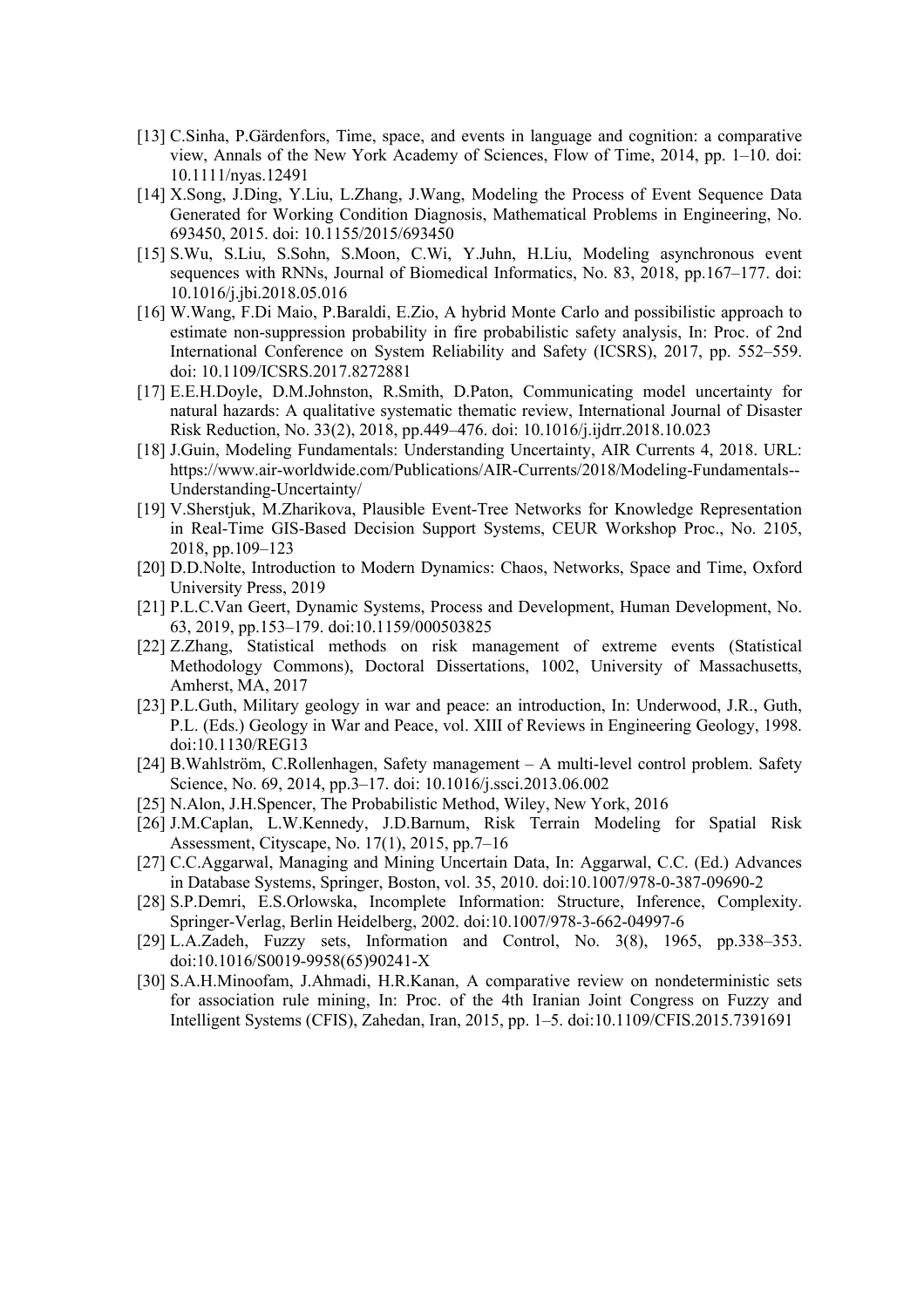- [31] F.Smarandache, Neutrosophic Set is a Generalization of Intuitionistic Fuzzy Set, Inconsistent Intuitionistic Fuzzy Set (Picture Fuzzy Set, Ternary Fuzzy Set), Pythagorean Fuzzy Set, q-Rung Orthopair Fuzzy Set, Spherical Fuzzy Set, and n-HyperSpherical Fuzzy Set, while Neutrosophication is a Generalization of Regret Theory, Grey System Theory, and Three-Ways Decision. Journal of New Theory, No. 29, 2019, pp.01–35
- [32] Z.Pawlak, Rough sets. International Journal of Computer & Information Sciences, No. 11(5), 1982, pp. 341–356. doi:10.1007/BF01001956
- [33] S.Liu, Y.Lin, Grey Information: Theory and Practical Applications, Springer-Verlag London, 2006. doi:10.1007/1-84628-342-6
- [34] D.Molodtsov, Soft set theory First results, Computers & Mathematics with Applications No. 37(4–5), 1999, pp.19–31. doi:10.1016/S0898-1221(99)00056-5
- [35] D.Yamaguchi, G.-D.Li, L.-C.Chen, M.Nagai, Reviewing crisp, fuzzy, grey and rough mathematical models, In: Proc. of 2007 IEEE Int. Conf. on Grey Systems and Intelligent Services, Nanjing, China, 2007, pp. 547–552. doi:10.1109/GSIS.2007.4443334
- [36] P.S.Abril, R.Plant, The patent holder's dilemma: Buy, sell, or troll?, Communications of the ACM, No. 50, 2007, pp. 36–44. doi:10.1145/1188913.1188915
- [37] S.Cohen, W.Nutt, Y.Sagic, Deciding equivalances among conjunctive aggregate queries, J.ACM, No. 54, 2007. doi:10.1145/1219092.1219093.
- [38] J.Cohen (Ed.), Special issue: Digital Libraries, volume 39, 1996
- [39] D.Kosiur, Understanding Policy-Based Networking, 2nd. ed., Wiley, New York, NY, 2001
- [40] D.Harel, First-Order Dynamic Logic, volume 68 of Lecture Notes in Computer Science, Springer-Verlag, New York, NY, 1979. doi:10.1007/3-540-09237-4
- [41] I.Editor (Ed.), The title of book one, volume 9 of The name of the series one, 1st. ed., University of Chicago Press, Chicago, 2007. doi:10.1007 3-540-09237-4
- [42] I.Editor (Ed.), The title of book two, The name of the series two, 2nd. ed., University of Chicago Press, Chicago, 2008. doi:10.1007/3-540-09237-4
- [43] A.Z.Spector, Achieving application requirements, in: S. Mullender (Ed.), Distributed Systems, 2nd. ed., ACM Press, New York, NY, 1990, pp. 19–33. doi:10.1145/90417
- [44] B.P.Douglass, D.Harel, M.B.Trakhtenbrot, Statecarts in use: structured analysis and objectorientation, in: G.Rozenberg, F.W.Vaandrager (Eds.), Lectures on Embedded Systems, volume 1494 of Lecture Notes in Computer Science, Springer-Verlag, London, 1998, pp. 368–394. doi:10.1007/3-540-65193-4\_29
- [45] D.E.Knuth, The Art of Computer Programming, Vol. 1: Fundamental Algorithms (3rd. ed.), Addison Wesley Longman Publishing Co., Inc., 1997
- [46] S.Andler, Predicate path expressions, in: Proceedings of the 6th. ACM SIGACT-SIGPLAN symposium on Principles of Programming Languages, POPL '79, ACM Press, New York, NY, 1979, pp. 226–236. doi:10.1145/567752.567774
- [47] S.W.Smith, An experiment in bibliographic mark-up: Parsing metadata for xml export, in: R. N. Smythe, A. Noble (Eds.), Proceedings of the 3rd. annual workshop on Librarians and Computers, volume 3 of LAC '10, Paparazzi Press, Milan Italy, 2010, pp. 422–431. doi:99.9999/woot07-S422
- [48] M.V.Gundy, D.Balzarotti, G.Vigna, Catch me, if you can: Evading network signatures with web-based polymorphic worms, in: Proceedings of the first USENIX workshop on Offensive Technologies, WOOT '07, USENIX Association, Berkley, CA, 2007
- [49] D.Harel, LOGICS of Programs: AXIOMATICS and DESCRIPTIVE POWER, MIT Research Lab Technical Report TR-200, Massachusetts Institute of Technology, Cambridge, MA, 1978